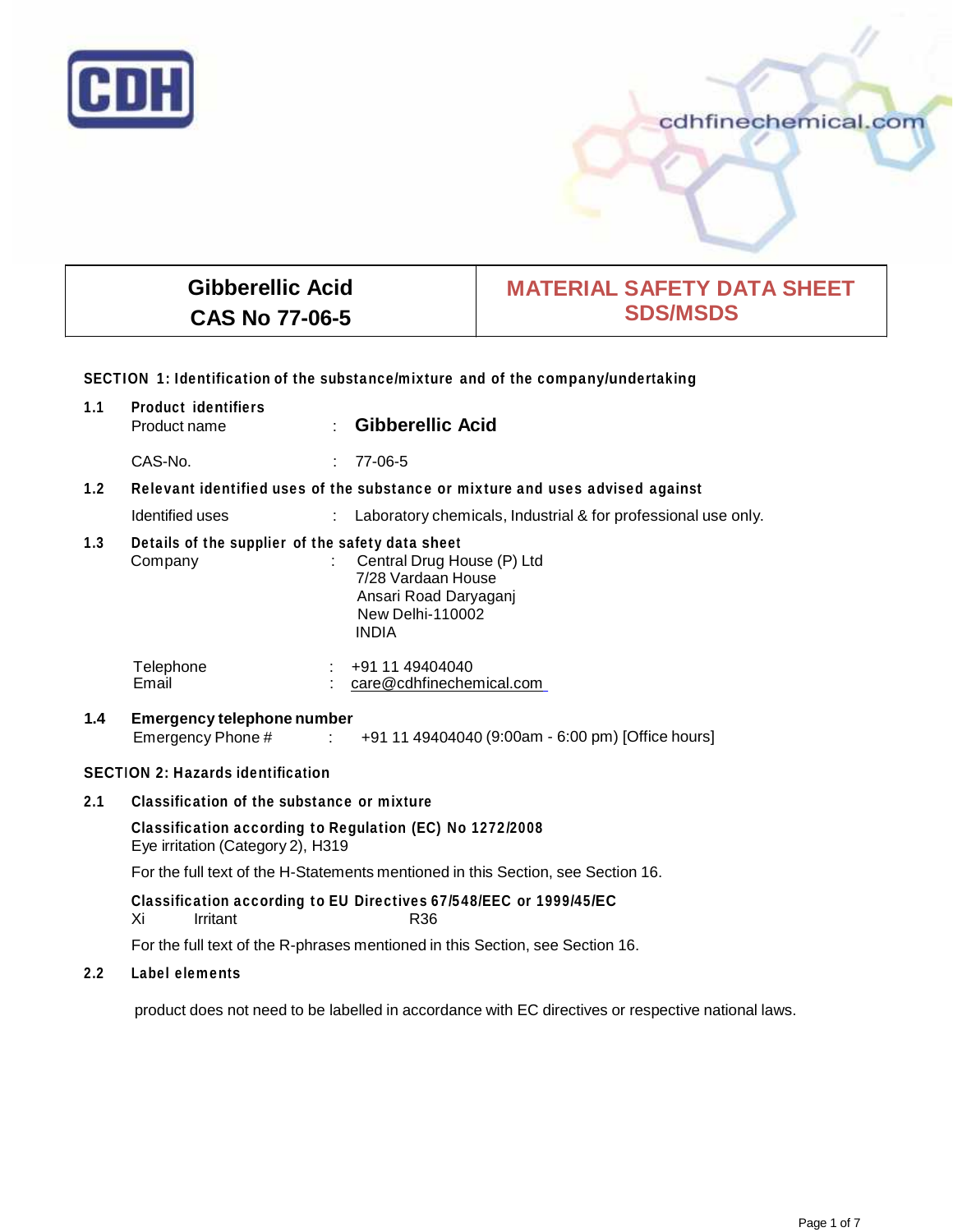#### **2.3 Other hazards** - none

#### **SECTION 3: Composition/information on ingredients**

# **3.1 Substances**

| Supstances<br>Synonyms                           | Gibberellin A3<br>GA3                                                                  |                                                                                             |               |
|--------------------------------------------------|----------------------------------------------------------------------------------------|---------------------------------------------------------------------------------------------|---------------|
| Formula<br>Molecular Weight<br>CAS-No.<br>EC-No. | C <sub>19</sub> H <sub>22</sub> O <sub>6</sub><br>346,38 g/mol<br>77-06-5<br>201-001-0 |                                                                                             |               |
| Component                                        | Hazardous ingredients according to Regulation (EC) No 1272/2008                        | Classification                                                                              | Concentration |
| prop-1-enoperhydroindeno[1,2-b]furan-4-ca        |                                                                                        | (3S,3aS,4S,4aS,6S,8aR,8bR,11S)-6,11-Dihydroxy-3-methyl-12-methylene-2-oxo-4a,6-ethano-3,8b- |               |
| CAS-No.<br>EC-No.                                | 77-06-5<br>201-001-0                                                                   | Eye Irrit. 2; H319                                                                          | $\leq$ 100 %  |
|                                                  | Hazardous ingredients according to Directive 1999/45/EC                                |                                                                                             |               |
| Component                                        |                                                                                        | Classification                                                                              | Concentration |
| prop-1-enoperhydroindeno[1,2-b]furan-4-ca        |                                                                                        | (3S,3aS,4S,4aS,6S,8aR,8bR,11S)-6,11-Dihydroxy-3-methyl-12-methylene-2-oxo-4a,6-ethano-3,8b- |               |
| CAS-No.<br>EC-No.                                | 77-06-5<br>201-001-0                                                                   | Xi, R36                                                                                     | $\leq$ 100 %  |
|                                                  |                                                                                        |                                                                                             |               |

For the full text of the H-Statements and R-Phrases mentioned in this Section, see Section 16

#### **SECTION 4: First aid measures**

#### **4.1 Description of first aid measures**

#### **General advice**

Consult a physician. Show this safety data sheet to the doctor in attendance.

#### **If inhaled**

If breathed in, move person into fresh air. If not breathing, give artificial respiration. Consult a physician.

#### **In case of skin contact**

Wash off with soap and plenty of water. Consult a physician.

#### **In case of eye contact**

Rinse thoroughly with plenty of water for at least 15 minutes and consult a physician.

#### **If swallowed**

Never give anything by mouth to an unconscious person. Rinse mouth with water. Consult a physician.

#### **4.2 Most important symptoms and effects, both acute and delayed**

The most important known symptoms and effects are described in the labelling (see section 2.2) and/or in section 11

## **4.3 Indication of any immediate medical attention and special treatment needed** no data available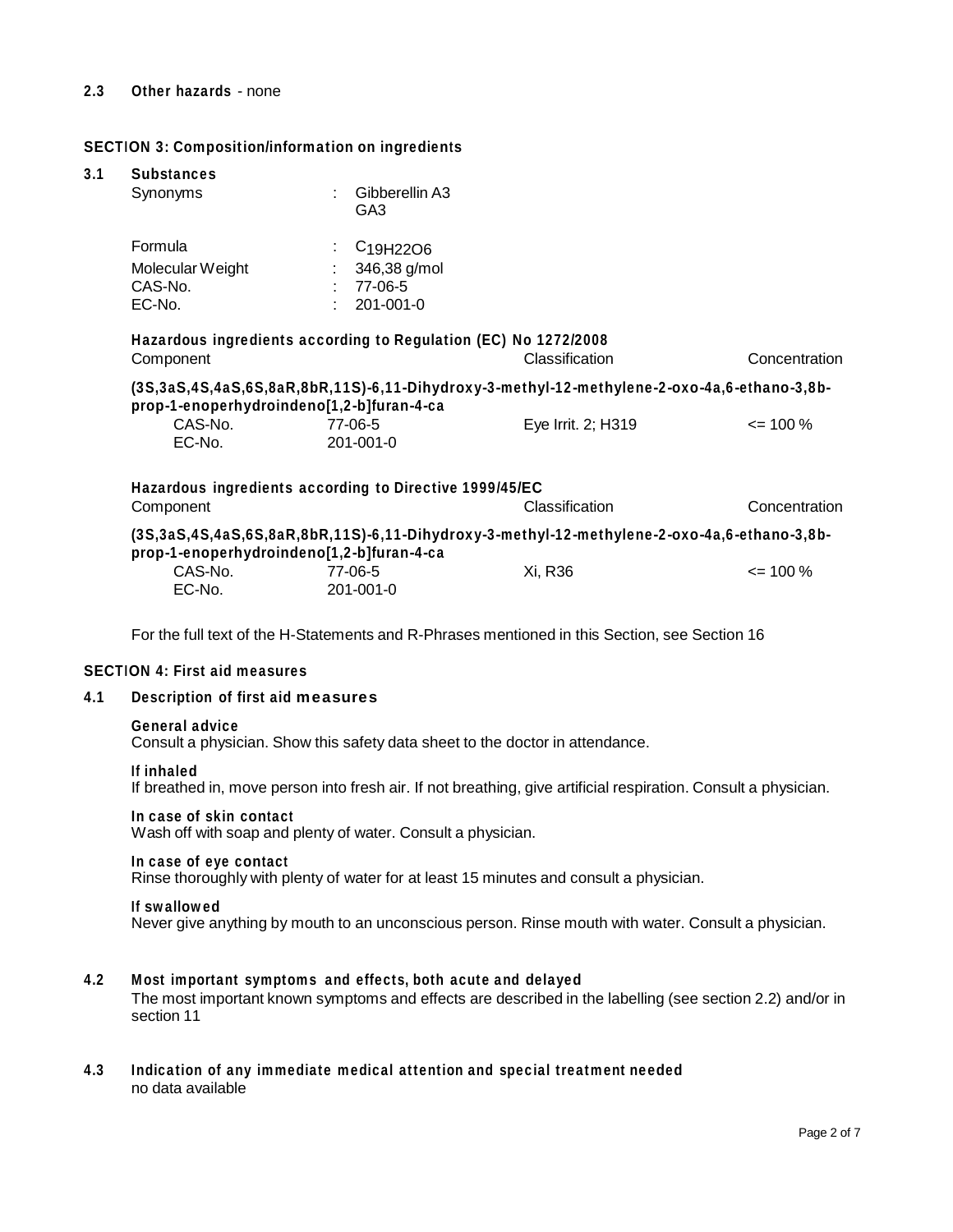## **SECTION 5: Firefighting measures**

**5.1 Extinguishing media**

**Suitable extinguishing media** Use water spray, alcohol-resistant foam, dry chemical or carbon dioxide.

- **5.2 Special hazards arising from the substance or mixture** Carbon oxides
- **5.3 Advice forfirefighters** Wear self contained breathing apparatus for fire fighting if necessary.
- **5.4 Further information** no data available

## **SECTION 6: Accidental release measures**

- **6.1 Personal precautions, protective equipment and emergency procedures** Use personal protective equipment. Avoid dust formation. Avoid breathing vapours, mist or gas. Ensure adequate ventilation. Avoid breathing dust. For personal protection see section 8.
- **6.2 Environmental precautions** Do not let product enter drains.
- **6.3 Methods and materials for containment and cleaning up** Pick up and arrange disposal without creating dust. Sweep up and shovel. Keep in suitable, closed containers for disposal.
- **6.4 Reference to other sections**

For disposal see section 13.

## **SECTION 7: Handling and storage**

## **7.1 Precautions for safe handling**

Avoid contact with skin and eyes. Avoid formation of dust and aerosols. Provide appropriate exhaust ventilation at places where dust is formed.Normal measures for preventive fire protection.

For precautions see section 2.2.

# **7.2 Conditions for safe storage, including any incompatibilities** Store in cool place. Keep container tightly closed in a dry and well-ventilated place.

Store under inert gas.

## **7.3 Specific end use(s)**

Apart from the uses mentioned in section 1.2 no other specific uses are stipulated

## **SECTION 8: Exposure controls/personal protection**

**8.1 Control parameters**

**Components with workplace control parameters**

## **8.2 Exposure controls**

## **Appropriate engineering controls**

Handle in accordance with good industrial hygiene and safety practice. Wash hands before breaks and at the end of workday.

## **Personal protective equipment**

## **Eye/face protection**

Safety glasses with side-shields conforming to EN166 Use equipment for eye protection tested and approved under appropriate government standards such as NIOSH (US) or EN 166(EU).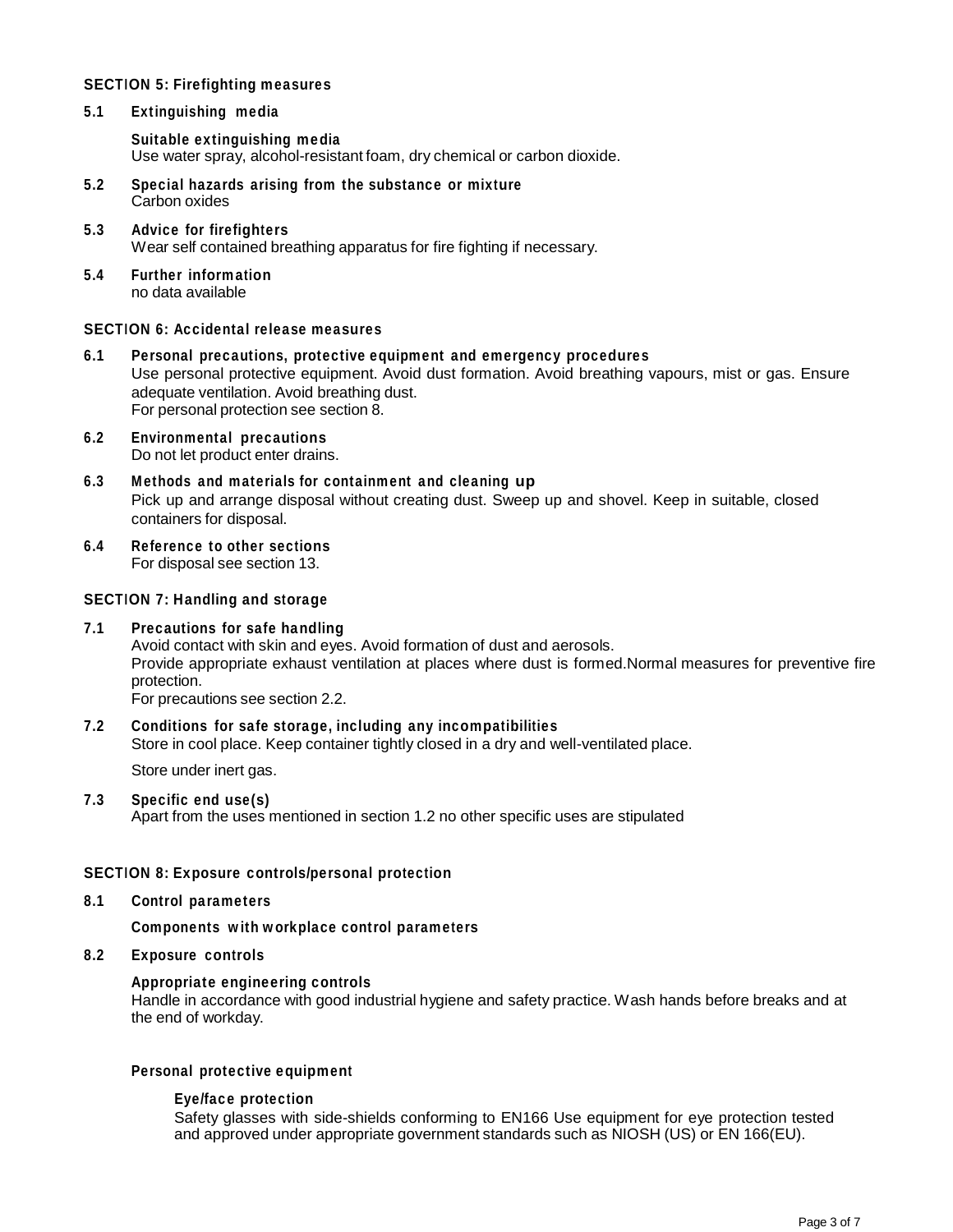#### **Skin protection**

Handle with gloves. Gloves must be inspected prior to use. Use proper glove removal technique (without touching glove's outer surface) to avoid skin contact with this product. Dispose of contaminated gloves after use in accordance with applicable laws and good laboratory practices. Wash and dry hands.

## **Body Protection**

impervious clothing, The type of protective equipment must be selected according to the concentration and amount of the dangerous substance at the specific workplace.

#### **Respiratory protection**

For nuisance exposures use type P95 (US) or type P1 (EU EN 143) particle respirator.For higher level protection use type OV/AG/P99 (US) or type ABEK-P2 (EU EN 143) respirator cartridges. Use respirators and components tested and approved under appropriate government standards such as NIOSH (US) or CEN (EU).

#### **Control of environmental exposure**

Do not let product enter drains.

## **SECTION 9: Physical and chemical properties**

#### **9.1 Information on basic physical and chemical properties**

|     | a) | Appearance                                         | Form: solid                 |
|-----|----|----------------------------------------------------|-----------------------------|
|     | b) | Odour                                              | no data available           |
|     | c) | <b>Odour Threshold</b>                             | no data available           |
|     | d) | pH                                                 | no data available           |
|     | e) | Melting point/freezing<br>point                    | Melting point/range: 227 °C |
|     | f) | Initial boiling point and<br>boiling range         | no data available           |
|     | g) | Flash point                                        | no data available           |
|     | h) | Evapouration rate                                  | no data available           |
|     | i) | Flammability (solid, gas) no data available        |                             |
|     | j) | Upper/lower<br>flammability or<br>explosive limits | no data available           |
|     | k) | Vapour pressure                                    | no data available           |
|     | I) | Vapour density                                     | no data available           |
|     |    | m) Relative density                                | no data available           |
|     | n) | Water solubility                                   | no data available           |
|     | O) | Partition coefficient: n-<br>octanol/water         | no data available           |
|     | p) | Auto-ignition<br>temperature                       | no data available           |
|     | q) | Decomposition<br>temperature                       | no data available           |
|     | r) | Viscosity                                          | no data available           |
|     | s) | <b>Explosive properties</b>                        | no data available           |
|     | t) | Oxidizing properties                               | no data available           |
| 9.2 |    | Other safety information<br>no data available      |                             |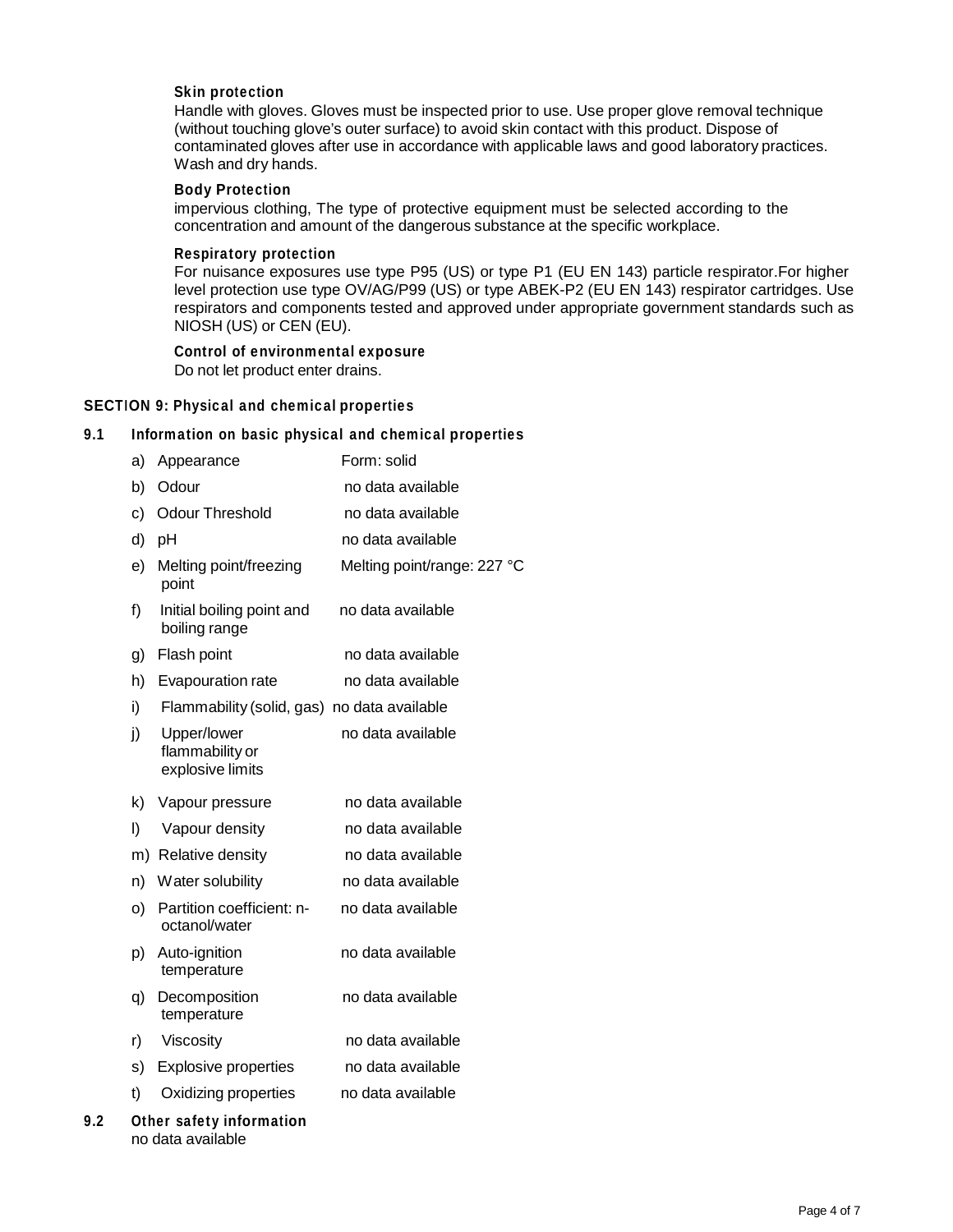## **SECTION 10: Stability and reactivity**

- **10.1 Reactivity** no data available
- **10.2 Chemical stability** Stable under recommended storage conditions.
- **10.3 Possibility of hazardous reactions** no data available
- **10.4 Conditions to avoid** no data available
- **10.5 Incompatible materials** Strong oxidizing agents
- **10.6 Hazardous decomposition products** Other decomposition products - no data available In the event of fire: see section 5

#### **SECTION 11: Toxicological information**

#### **11.1 Information on toxicological effects**

**Acute toxicity** LD50 Oral - rat - 6.300 mg/kg

LD50 Dermal - rabbit - > 2.000 mg/kg

**Skin corrosion/irritation** no data available

**Serious eye damage/eye irritation** no data available

**Respiratory orskin sensitisation** no data available

**Germ cell mutagenicity** Histidine reversion (Ames)

Human lymphocyte Cytogenetic analysis

Mammal lymphocyte DNA damage

#### **Carcinogenicity**

Carcinogenicity - mouse - Oral Tumorigenic:Equivocal tumorigenic agent by RTECS criteria. Lungs, Thorax, or Respiration:Tumors. Liver:Tumors.

IARC: No component of this product present at levels greater than or equal to 0.1% is identified as probable, possible or confirmed human carcinogen by IARC.

# **Reproductive toxicity**

no data available

**Specific target organ toxicity - single exposure** no data available

**Specific target organ toxicity - repeated exposure** no data available

**Aspiration hazard** no data available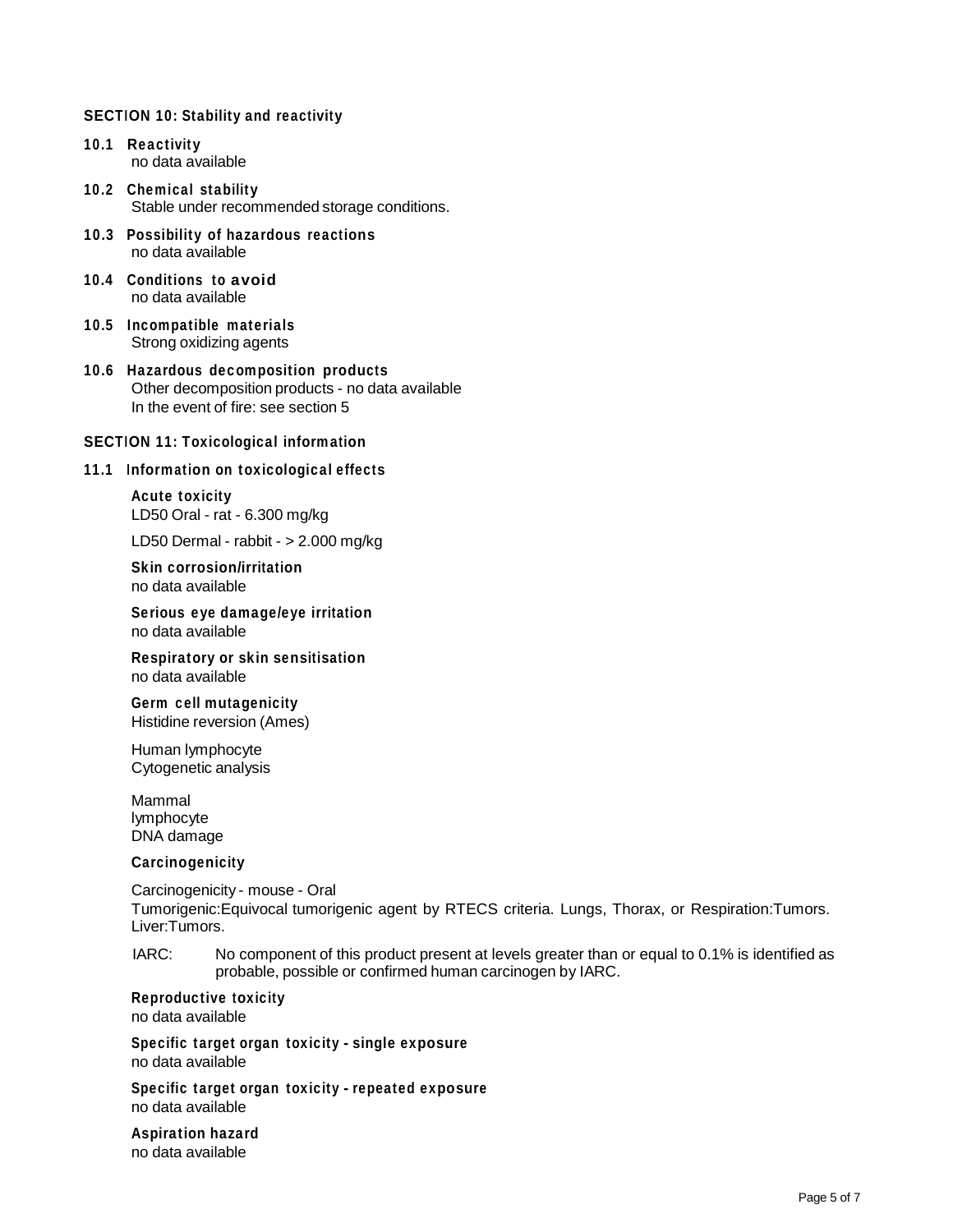# **Additional Information**

RTECS: LY8990000

To the best of our knowledge, the chemical, physical, and toxicological properties have not been thoroughly investigated.

# **SECTION 12: Ecological information**

# **12.1 Toxicity**

Toxicity to fish LC50 - Oncorhynchus mykiss (rainbow trout) - > 150 mg/l - 96 h

- **12.2 Persistence and degradability** no data available
- **12.3 Bioaccumulative potential** no data available
- **12.4 Mobility in soil** no data available

## **12.5 Results of PBT and vPvB assessment** PBT/vPvB assessment not available as chemical safety assessment not required/not conducted

## **12.6 Other adverse effects**

no data available

## **SECTION 13: Disposal considerations**

## **13.1 Waste treatment methods**

## **Product**

Offer surplus and non-recyclable solutions to a licensed disposal company. Contact a licensed professional waste disposal service to dispose of this material. Dissolve or mix the material with a combustible solvent and burn in a chemical incinerator equipped with an afterburner and scrubber.

## **Contaminated packaging**

Dispose of as unused product.

# **SECTION 14: Transport information**

| 14.1 | UN number<br>ADR/RID: -                                                                                                      | $IMDG: -$                 | IATA: -  |
|------|------------------------------------------------------------------------------------------------------------------------------|---------------------------|----------|
|      | 14.2 UN proper shipping name<br>ADR/RID: Not dangerous goods<br>Not dangerous goods<br>IMDG:<br>Not dangerous goods<br>IATA: |                           |          |
|      | 14.3 Transport hazard class(es)<br>ADR/RID: -                                                                                | $IMDG: -$                 | IATA: -  |
|      | 14.4 Packaging group<br>ADR/RID: -                                                                                           | $IMDG: -$                 | IATA: -  |
|      | 14.5 Environmental hazards<br>ADR/RID: no                                                                                    | IMDG Marine pollutant: no | IATA: no |
|      | 14.6 Special precautions for user<br>no data available                                                                       |                           |          |

## **SECTION 15: Regulatory information**

This safety datasheet complies with the requirements of Regulation (EC) No. 1907/2006.

## **15.1 Safety, health and environmental regulations/legislation specific for the substance or mixture**

no data available

## **15.2 Chemical Safety Assessment**

For this product a chemical safety assessment was not carried out